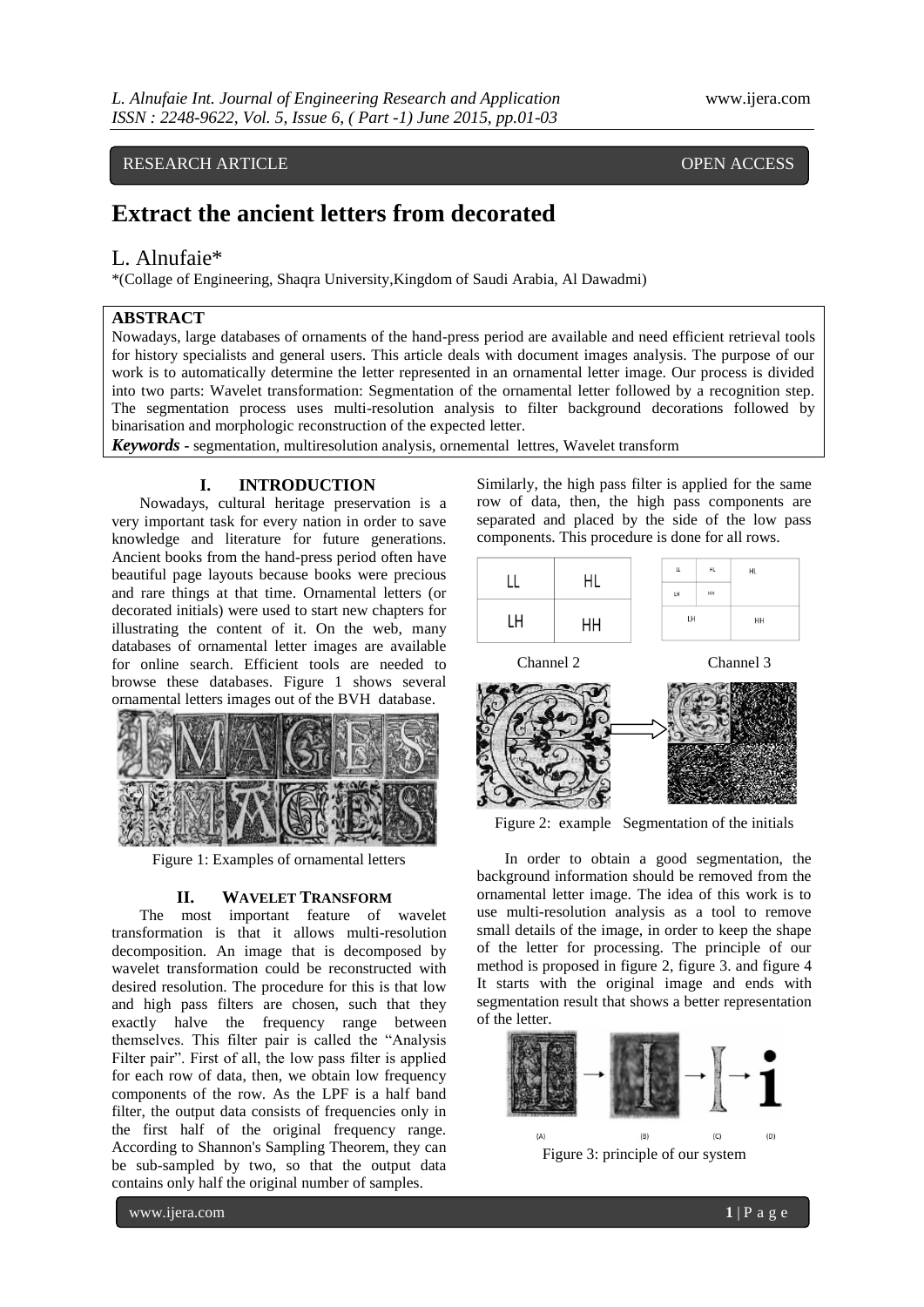Our method uses an integer lifting scheme algorithm to decompose the original image (defined at scale  $s = 0$ ) at multiple scales. This method was proposed by Calderbank at al. The Haar wavelets Stransform was used in our method at scale  $s = 1$ because it is easy to compute and sufficient for cutting unimportant details of the background of the ornamental letter image. After this lifting scheme decomposition, details are set to zero value and the approximation of the obtained image is used alone for reconstruction at scale  $s = 0$  (original size of the ornamental letter image). An example of this process is proposed on Figure 4.



Figure 4: Principal of our work and simulation

#### **III. BINARIZATION**

The aim of binarization is to keep most of the letter pixels while removing most of the decoration pixels. Thanks to the Otsu algorithm. Under the hypothesis that the image histogram can be expressed as the sum of two Gaussians, the histogram is divided in two classes. The inter-class variance is then minimized. An example of the Otsu thresholding is given in figure 5. the raw Otsu binarization keeps too much pixels in the decoration area. We thus modify the algorithm in order to "o" set the threshold. The "o" set T is a relative value computed as follows :



Scheme decomposition at s=2 and the reconstructed image without details at scale s=0.

#### **IV. WORK AND SIMULATIONS**

We have reproduced the histogram and we chose several different levels to find what threshold shift allowed good Cleaning without losing a piece of the letter, for channel 2 and for channel 3. The ideal is to

find a common threshold (seuil) shift all treated initials. A histogram is a statistical graph to represent the distribution of the pixel intensities of an image, that is to say the number of pixels for each lightintensity. By convention, a histogram represents the level of intensity x-axis going from darker (left) to lightest (right).Thus the histogram of an image in 256 gray levels is represented by a graph 256 having abscissa values, and the number of pixels Image ordinate. Take for example the following image to grayscale. This drop cap to the low gray level has the following characteristics:

- The chain 2: if the difference is less than 60%, there are still tasks white visible then enough for a 80% offset, tasks are longer present but a part of the letter C as. The ideal shift seems be a value between 50% and 60% as white spots are almost non-existent and the letter C is almost intact. For channel 3: whatever the shift, there is no white spots but the letter C is not completely reformed. For the most threshold shift low (40%), it was the best obtaining latter C.



Figure 6: latter (C) with histogram

A histogram is a statistical graph to represent the distribution of the pixel intensities of an image, that is to say the number of pixels for each light intensity. By convention, a histogram represents the level of intensity x-axis going from darker (left) to lightest (right).The histogram of an image in 256 gray levels is represented by a graph 256 having abscissa values, and the number of pixels Image ordinate. Take for example the following image to grayscale Figure 6. This drop cap to the low gray level has the following characteristics:

-for the chain 2: if the difference is less than 60%, there are still tasks white visible then enough for a 80% offset, tasks are longer present but a part of the letter C .

The ideal shift seems to be a value between 50% and 60% as white spots are almost non-existent and the letter C is almost intact, Table Results of Channel 2, Channel 3

- For channel 3: whatever the shift, there is no white spots but the letter C is not completely reformed. For the most threshold shift low (40%), it was the best obtaining C.